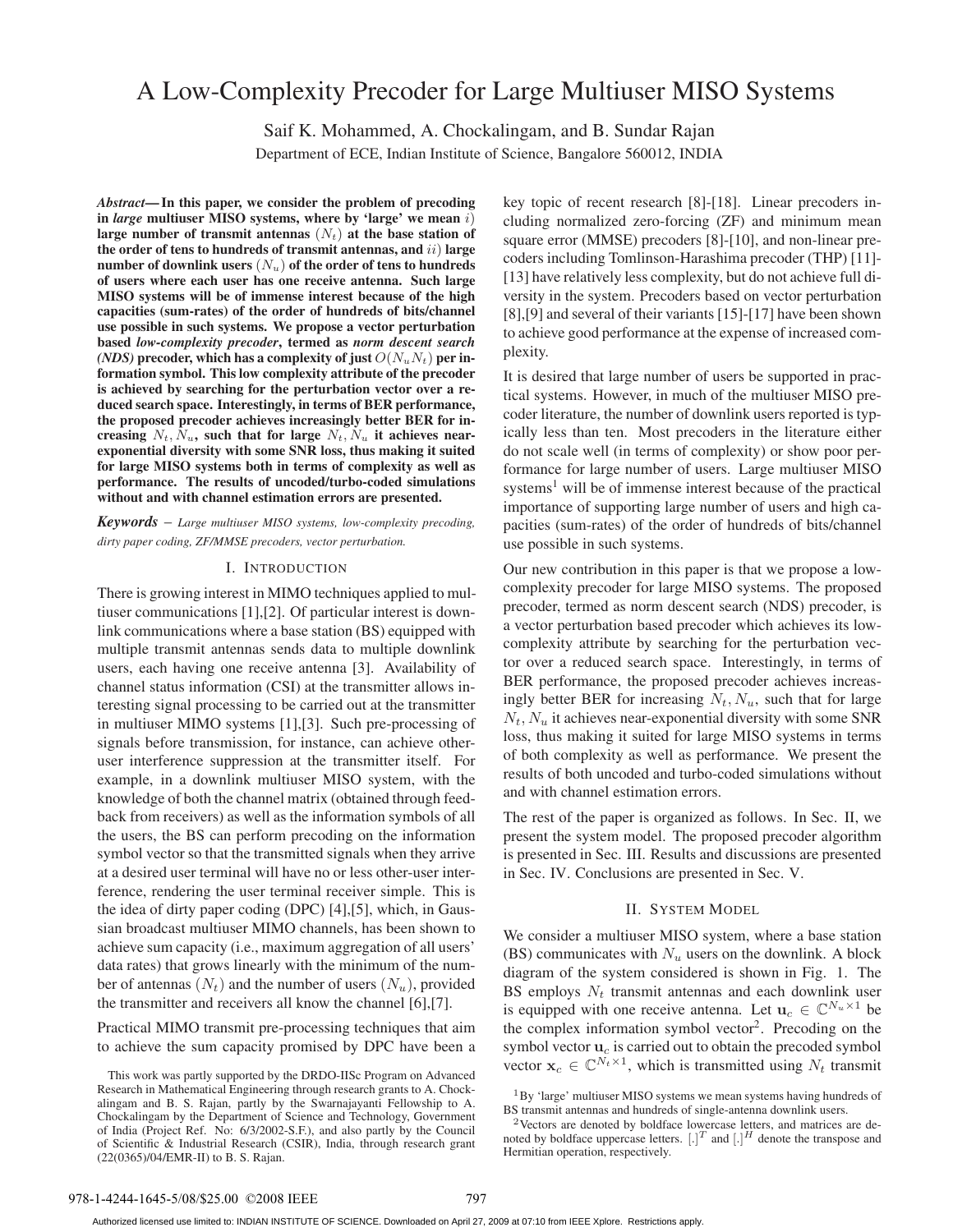antennas such that ith symbol of  $x_c$  is transmitted on the ith transmit antenna,  $i = 1, 2, \cdots, N_t$ .

Let  $y_i$  denote the received complex signal at user i, and  $y_c$  =  $[y_1y_2\cdots y_{N_u}]^T$ . Let  $\mathbf{H}_c \in \mathbb{C}^{N_u \times N_t}$  denote the channel ma-<br>trix such that its *(i j*)th entry  $h$ . is the complex channel trix such that its  $(i, j)$ th entry  $h_{i,j}$  is the complex channel gain from the jth transmit antenna to the ith user's receive antenna. Assuming rich scattering, we model the entries of  $H_c$  as i.i.d and  $CN(0,1)$ . Let  $n_c$  denote the vector of noise samples at the  $N_u$  users. The elements of  $n_c$  are modelled as i.i.d and  $CN(0, \sigma^2)$ . Therefore,  $y_c$  can be expressed in terms of  $H_c$ ,  $x_c$ , and  $n_c$  as

$$
\mathbf{y}_c = \mathbf{H}_c \mathbf{x}_c + \mathbf{n}_c. \tag{1}
$$

Let  $\mathbf{u}_c$ ,  $\mathbf{x}_c$ ,  $\mathbf{y}_c$ ,  $\mathbf{H}_c$ , and  $\mathbf{n}_c$  be decomposed into real and imaginary parts as follows:

$$
\mathbf{u}_c = \mathbf{u}_I + j\mathbf{u}_Q, \quad \mathbf{x}_c = \mathbf{x}_I + j\mathbf{x}_Q, \quad \mathbf{y}_c = \mathbf{y}_I + j\mathbf{y}_Q, \mathbf{H}_c = \mathbf{H}_I + j\mathbf{H}_Q, \quad \mathbf{n}_c = \mathbf{n}_I + j\mathbf{n}_Q.
$$
 (2)

Further, we define  $\mathbf{u}_r \in \mathbb{R}^{2N_u \times 1}$ ,  $\mathbf{x}_r \in \mathbb{R}^{2N_t \times 1}$ ,  $\mathbf{H}_r \in \mathbb{R}^{2N_t \times 1}$  $\mathbb{R}^{2N_u \times 2N_t}$ ,  $\mathbf{y}_r \in \mathbb{R}^{2N_u \times 1}$ , and  $\mathbf{n}_r \in \mathbb{R}^{2N_u \times 1}$  as

$$
\mathbf{u}_r = [\mathbf{u}_I^T \ \mathbf{u}_Q^T]^T, \quad \mathbf{H}_r = \begin{pmatrix} \mathbf{H}_I & -\mathbf{H}_Q \\ \mathbf{H}_Q & \mathbf{H}_I \end{pmatrix},
$$

$$
\mathbf{x}_r = [\mathbf{x}_I^T \ \mathbf{x}_Q^T]^T, \quad \mathbf{y}_r = [\mathbf{y}_I^T \ \mathbf{y}_Q^T]^T, \quad \mathbf{n}_r = [\mathbf{n}_I^T \ \mathbf{n}_Q^T]^T. \tag{3}
$$

Now, (1) can also be written as

$$
\mathbf{y}_r = \mathbf{H}_r \mathbf{x}_r + \mathbf{n}_r. \tag{4}
$$

In the discussions to follow, we shall work with the realvalued system in (4). For notational convenience, we drop the subscripts  $r$  in (4) and write

$$
y = Hx + n, \tag{5}
$$

where  $\mathbf{H} = \mathbf{H}_r \in \mathbb{R}^{2N_u \times 2N_t}, \mathbf{y} = \mathbf{y}_r \in \mathbb{R}^{2N_u \times 1}, \mathbf{x} = \mathbf{x}_r \in \mathbb{R}^{2N_t \times 1}, \mathbf{u} = \mathbf{u} \in \mathbb{R}^{2N_u \times 1}, \text{ and } \mathbf{n} = \mathbf{n} \in \mathbb{R}^{2N_u \times 1}, \text{ With }$  $\mathbb{R}^{2N_t \times 1}$ ,  $\mathbf{u} = \mathbf{u}_r \in \mathbb{R}^{2N_u \times 1}$ , and  $\mathbf{n} = \mathbf{n}_r \in \mathbb{R}^{2N_u \times 1}$ . With the above real-valued system model, the real part of the origithe above real-valued system model, the real part of the original complex information symbols (i.e.,  $\mathbf{u}_c$ ) will be mapped to  $[u_1, \dots, u_{N_u}]$  and the imaginary part of these symbols will be mapped to  $[u_{N_u+1}, \cdots, u_{2N_u}]$ . For M-PAM modulation,  $[u_{N_u+1}, \cdots, u_{2N_u}]$  will be zeros since M-PAM symbols take only real values. In the case of M-QAM,  $[u_1, \dots, u_{N_u}]$  can be viewed to be from an underlying M-PAM signal set and so is  $[u_{N_u+1}, \cdots, u_{2N_u}].$ 

# *A. Vector Perturbation*

With the real-valued system model defined in the above, let  $\mathbf{G} \in \mathbb{R}^{2N_t \times 2N_u}$  denote the precoding matrix. Therefore, the unit-norm transmitted symbol vector **x** can be written as

$$
\mathbf{x} = \frac{\mathbf{G}\mathbf{u}}{\|\mathbf{G}\mathbf{u}\|},\tag{6}
$$

where  $\|\mathbf{v}\| = \sqrt{\mathbf{v}^T \mathbf{v}}$ . For example, for the well known zero-<br>forcing (ZF) linear precoder with  $N_e > N$  the precoding forcing (ZF) linear precoder with  $N_t \geq N_u$ , the precoding matrix is given by

$$
\mathbf{G}_{ZF} = \mathbf{H}^T (\mathbf{H} \mathbf{H}^T)^{-1}, \tag{7}
$$



Fig. 1. Multiuser MIMO system on the downlink.

and the corresponding received signal vector **y** is given by

$$
y = \frac{u}{\|Gu\|} + n. \tag{8}
$$

From (8), we see that  $\|\mathbf{G}\mathbf{u}\|$  has a scaling effect on the instantaneous received SNR at the users, and for poorly conditioned channels this results in a loss in SNR. It is assumed that  $\|\mathbf{G}\mathbf{u}\|$  is known at the receiver so that the received signal is scaled by  $\|\mathbf{G}\mathbf{u}\|$  prior to detection<sup>3</sup>. Hence, in order to improve performance  $\|\mathbf{G}\mathbf{u}\|$  needs to be minimized. One technique suggested in the literature is to perturb the information symbol vector **u** in such a way that the transformed vector  $\tilde{u}$  is another point in the lattice but  $\|\tilde{G}\tilde{u}\|$  is much less than  $\|\tilde{G}u\|$  [9]. Specifically we can define  $\tilde{u}$  as than  $\|\mathbf{G}\mathbf{u}\|$  [9]. Specifically, we can define  $\tilde{\mathbf{u}}$  as

$$
\tilde{\mathbf{u}} = \mathbf{u} + \tau \mathbf{p}, \tag{9}
$$

where  $\mathbf{p} \in \mathbb{Z}^{2N_u \times 1}$  is the perturbation vector and  $\tau$  is a positive real number. The optimal value of  $\tilde{u}$ , denoted by  $\tilde{u}_{opt}$ , is given by

$$
\tilde{\mathbf{u}}_{opt} = \mathbf{u} + \tau \mathbf{p}_{opt}, \text{ where}
$$
\n
$$
\mathbf{p}_{opt} = \mathbf{arg min} \mathbf{p} \in \mathbb{Z}^{2N_u \times 1} \|\mathbf{G}(\mathbf{u} + \tau \mathbf{p})\|^2. \quad (10)
$$

Exact solution of the above problem requires exponential complexity in  $N_u$ . Approximate methods (with polynomial complexity) have been proposed in the literature to solve the above problem [17]. Even these polynomial complexity precoders are prohibitively complex for large MISO systems with hundreds of transmit antennas/users. Our contribution here is to propose an approximate low-complexity solution to (10); the proposed solution is given in Sec. III.

In terms of detection at the receiver, let  $\tilde{p}$  be an approximate (or optimal) solution to (10). Then, the received signal vector (after scaling by  $\|\mathbf{Gu}\|$ ) is given by

$$
\mathbf{y} = (\mathbf{u} + \tau \tilde{\mathbf{p}}) + \tilde{\mathbf{n}}, \text{ where } (11)
$$
  
\n
$$
\tilde{\mathbf{n}} = ||\mathbf{G}(\mathbf{u} + \tau \tilde{\mathbf{p}})||\mathbf{n}.
$$

The detected symbol vector at the receiver is given by

$$
\widehat{\mathbf{u}} = \mathbf{y} - \tau \left[ \frac{\mathbf{y} + \frac{\tau}{2}}{\tau} \right]. \tag{12}
$$

<sup>3</sup>It has been shown via simulations that using  $E(||Gu||)$  instead of the instantaneous value of  $\|\mathbf{G}\mathbf{u}\|$  results in almost the same performance [9].

Authorized licensed use limited to: INDIAN INSTITUTE OF SCIENCE. Downloaded on April 27, 2009 at 07:10 from IEEE Xplore. Restrictions apply.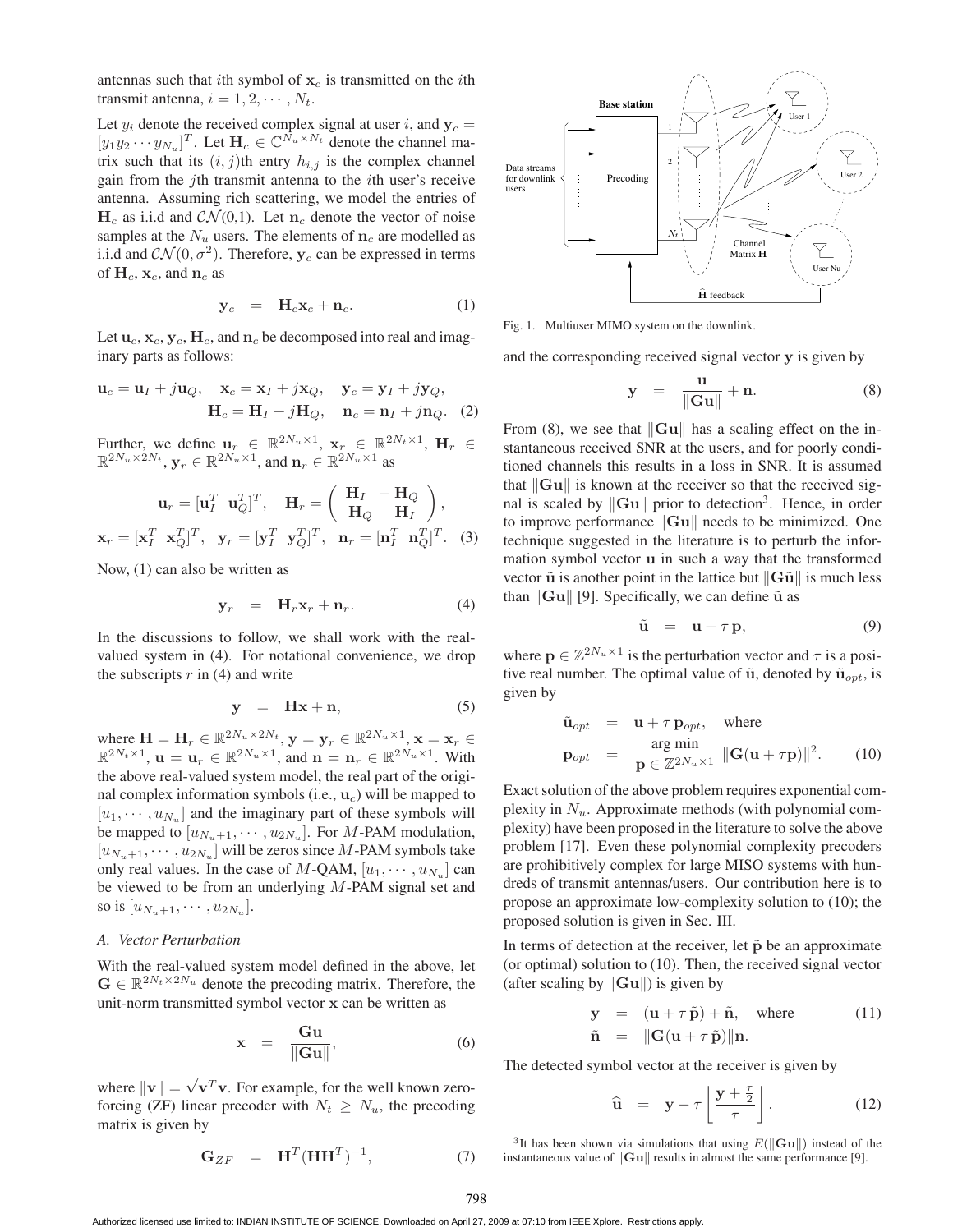In  $(12)$ , the operation is defined on each entry of the vector since each user gets only one entry of the vector **y**. τ is a positive real scalar whose value is fixed. Choice of the value of  $\tau$  affects the overall performance. Too high a value is good as far as mitigating the effect of receiver noise is concerned (since the constellation replicas are placed far apart, and there is little probability that noise may push a point from one replica to another), but on the other hand a high value of  $\tau$  results in a high value of  $\|\mathbf{G}(\mathbf{u} + \tau \tilde{\mathbf{p}})\|$ . It has been empirically observed that a good choice of  $\tau$  is given by [9] ically observed that a good choice of  $\tau$  is given by [9]

$$
\tau = 2|c_{max}| + \delta,\tag{13}
$$

where  $|c_{max}|$  is the maximum value of either the real or imaginary component of the constellation symbols, and  $\delta$  is the spacing between the constellation symbols. For example, 16- QAM is effectively two 4-PAM constellations in quadrature (taking values of -3, -1, 1, 3 on the real and imaginary axis). Therefore, for 16-QAM,  $|c_{max}|$  is 3,  $\delta$  is 2, and so  $\tau$  is 8. Similarly, for 4-QAM,  $\tau$  is 4.

#### III. PROPOSED NDS PRECODER

In this section, we present the proposed NDS precoder (see Fig. 2 for a block diagram), which is iterative in nature and achieves a suboptimal solution to the problem in (10). Let  $\tilde{\mathbf{u}}^{(k)}$  be the perturbed information symbol vector after the *k*th iteration. We initially start with  $\tilde{\mathbf{u}}^{(0)} = \mathbf{u}$ , where **u** is the unperturbed information symbol vector. We perturb  $\tilde{\mathbf{u}}^{(k)}$  to get  $\tilde{\mathbf{u}}^{(k+1)}$  as

$$
\tilde{\mathbf{u}}^{(k+1)} = \tilde{\mathbf{u}}^{(k)} + \tau \mathbf{p}^{(k)}, \tag{14}
$$

where  $\mathbf{p}^{(k)} \in \mathbb{Z}^{2N_u \times 1}$  for M-OAM, and  $\mathbf{p}^{(k)} \in \mathbb{Z}^{N_u \times 1}$  for M-PAM. To reduce the overall computational complexity of the proposed algorithm, we constrain  $p^{(k)}$  to have only one non-zero entry. Let  $\mathbf{F} \stackrel{\triangle}{=} \mathbf{G}^T \mathbf{G}$ , where  $\mathbf{G} \in \mathbb{R}^{2N_t \times 2N_u}$  is<br>the precoding matrix. Further let  $g^{(k)}$  be the power (squaredthe precoding matrix. Further, let  $q^{(k)}$  be the power (squarednorm) of the precoded symbol vector after the kth iteration. Therefore,  $q^{(k)}$  is given by

$$
q^{(k)} = \|\mathbf{G}\tilde{\mathbf{u}}^{(k)}\|^2 = \tilde{\mathbf{u}}^{(k)^T} \mathbf{F} \tilde{\mathbf{u}}^{(k)}.
$$
 (15)

In the  $(k + 1)$ th iteration, the algorithm finds a constrained integer vector  $\mathbf{p}^{(k)}$  such that  $q^{(k+1)} \leq q^{(k)}$ . Let

$$
\Delta q^{(k+1)} \stackrel{\triangle}{=} q^{(k+1)} - q^{(k)}.
$$
 (16)

Let  $e_i$  denote a  $2N_u$ -dimensional unit vector with its *i*th entry only to be one, and all the other entries to be zero. Since we allow only one non-zero entry in  $p^{(k)}$ , we can express  $\mathbf{p}^{(k)}$  as a scaled integer multiple of any  $\mathbf{e}_i$ ,  $i = 1, \cdots, 2N_u$ .  $\Delta q^{(k+1)}$  can be negative for more than one choice of i. The natural question is therefore to select the appropriate  $i$ . Let us denote by  $\Delta q_i^{(k+1)}$ , the value of  $\Delta q^{(k+1)}$  when  $\mathbf{p}^{(k)}$  is<br>a scaled integer multiple of  $\mathbf{e}_k$ . For each *i* there exists an a scaled integer multiple of  $e_i$ . For each i, there exists an integer  $\lambda_i^{(k)}$  which minimizes  $\Delta q_i^{(k+1)}$ . Let this minimum value of  $\Delta q_i^{(k+1)}$  be denoted by  $\Delta q_{i,opt}^{(k+1)}$ . We can therefore express  $\Delta q_{i,opt}^{(k+1)}$  as

$$
\Delta q_{i,opt}^{(k+1)} = \lambda_i^{(k)^2} \tau^2 \mathbf{F}_{i,i} + 2\lambda_i^{(k)} \tau z_i^{(k)},
$$
(17)



Fig. 2. Proposed norm-descent search (NDS) precoder

where  $\mathbf{F}_{i,i}$  is the *i*th diagonal entry of  $\mathbf{F}, z_i^{(k)}$  is the *i*th entry of the vector

$$
\mathbf{z}^{(k)} \stackrel{\triangle}{=} \mathbf{F}\tilde{\mathbf{u}}^{(k)}, \tag{18}
$$

and

$$
\lambda_i^{(k)} = \mathop{\arg \min}_{\lambda \in \mathbb{Z}} \Delta q_i^{(k+1)},
$$
  
\n
$$
= \mathop{\arg \min}_{\lambda \in \mathbb{Z}} \|\mathbf{G}(\tilde{\mathbf{u}}^{(k)} + \lambda \tau \mathbf{e}_i)\|^2 - \|\mathbf{G}\tilde{\mathbf{u}}^{(k)}\|^2,
$$
  
\n
$$
= \mathop{\arg \min}_{\lambda \in \mathbb{Z}} \lambda^2 \mathbf{F}_{i,i} + \frac{2\lambda}{\tau} \tilde{\mathbf{u}}^{(k)T} \mathbf{F} \mathbf{e}_i,
$$
  
\n
$$
= \mathop{\arg \min}_{\lambda \in \mathbb{Z}} \lambda^2 \mathbf{F}_{(i,i)} + \frac{2\lambda}{\tau} z_i^{(k)}.
$$
 (19)

It can be shown that the exact solution to the minimization problem in (19) is given by

$$
\lambda_i^{(k)} = -\text{sgn}(z_i^{(k)}) \left\lfloor \frac{|z_i^{(k)}|}{\tau \mathbf{F}_{(i,i)}} \right\rfloor, \tag{20}
$$

where  $sgn(.)$  is the signum function and  $(.)$  is the rounding operator. It can also be shown that the value of  $\Delta q_{i, opt}^{(k+1)}$  is al-<br>wave non-positive (proof omitted here for lack of space). This ways non-positive (proof omitted here for lack of space). This guarantees a monotonic descent in the value of  $\|\mathbf{G}\tilde{\mathbf{u}}^{(k)}\|^2$ <br>with every iteration until a local minima is reached: hence with every iteration until a local minima is reached; hence the name *norm descent search (NDS)* algorithm.

Though (19) gives a closed-form solution to  $\lambda_i^{(k)}$ , we have observed (in the simulations) that in cases when  $\lambda_i^{(k)}$  is large, the algorithm tends to get trapped in some poor local minima early in the algorithm. In order to alleviate this phenomenon, we constrain the value of  $\lambda_i^{(k)}$  to be within a set  $\mathbb{S} = \{-s_{max}, -(s_{max}-1), \cdots, (s_{max}-1), s_{max}\},$  which is a finite subset of  $\mathbb{Z}$ , and  $s_{max}$  denotes the maximum absolute value in S. For example, for 4-QAM, we have found (through simulations) the appropriate set S to be  $S = \{-1, 0, 1\}$ . If  $|\lambda_i^{(k)}| > s_{max}$ , then  $\lambda_i^{(k)}$  is set to 0 and so is  $\Delta q_{i,opt}^{(k+1)}$ . If  $|\lambda_i^{(k)}| \leq s_{max}$ , then  $\Delta q_{i,opt}^{(k+1)}$  is computed as per (17). We shall refer to this correction in  $\lambda_i^{(k)}$  as  $\lambda$ -adjustment. In the  $(k+1)$ th iteration, we can therefore calculate  $\Delta q_{i,opt}^{(k+1)}$  for  $i =$  $1, 2, \dots, 2N_u$ . Given these values of  $\lambda_i^{(k)}$ ,  $i = 1, \dots, 2N_u$ , we undate  $\tilde{\mathbf{u}}^{(k)}$  as follows we update  $\tilde{\mathbf{u}}^{(k)}$  as follows

$$
\tilde{\mathbf{u}}^{(k+1)} = \tilde{\mathbf{u}}^{(k)} + \tau \lambda_j^{(k)} \mathbf{e}_j, \text{ where } (21)
$$
\n
$$
j = \operatorname*{arg\;min}_{i} \Delta q_{i,opt}^{(k+1)}.
$$

Authorized licensed use limited to: INDIAN INSTITUTE OF SCIENCE. Downloaded on April 27, 2009 at 07:10 from IEEE Xplore. Restrictions apply.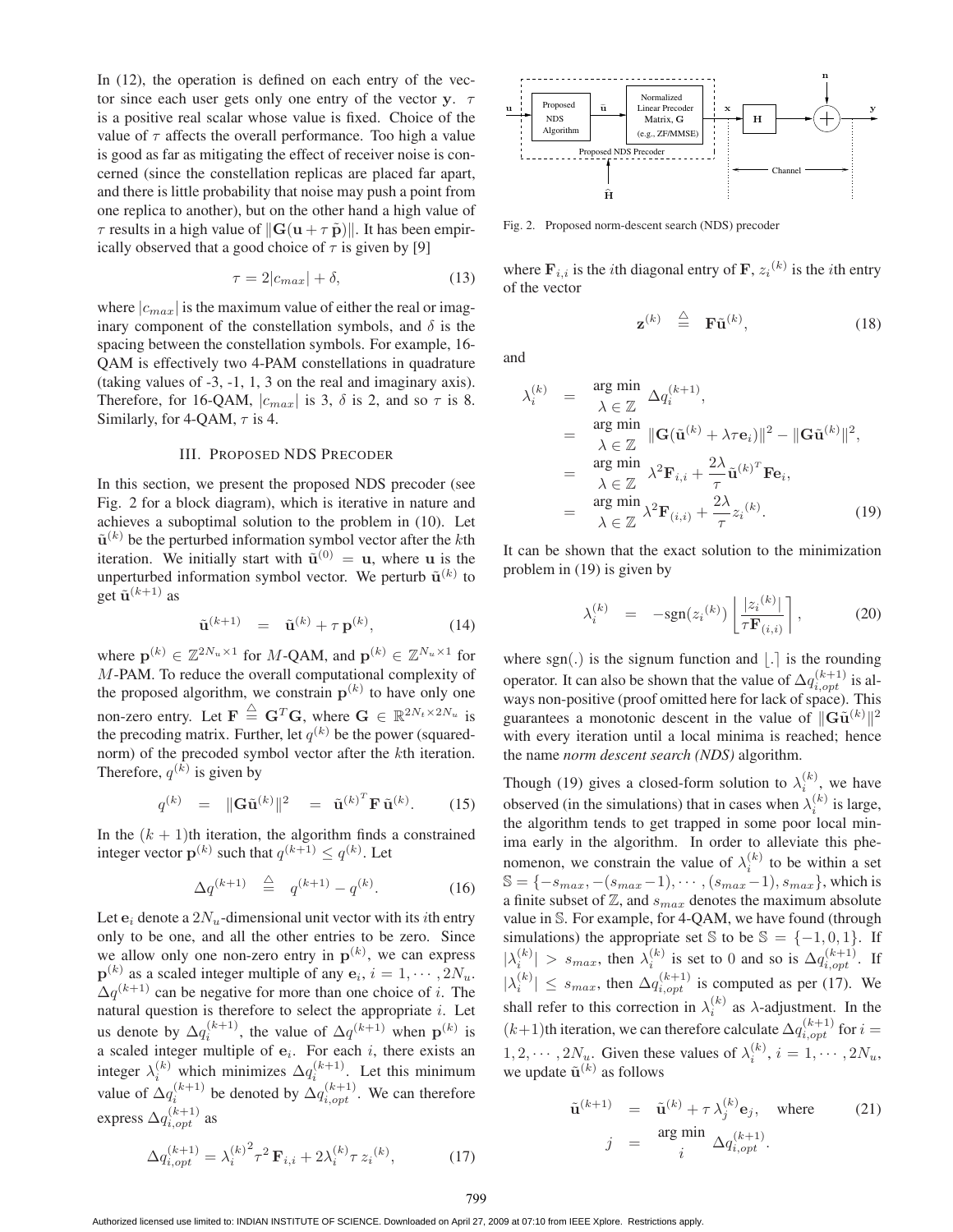The values of  $\lambda_j^{(k)}$  used in (21) are after the  $\lambda$ -adjustment described above. We also need to evaluate  $z^{(k+1)}$ . From (18), we can write

$$
\mathbf{z}^{(k+1)} - \mathbf{z}^{(k)} = \mathbf{F}(\tilde{\mathbf{u}}^{(k+1)} - \tilde{\mathbf{u}}^{(k)}).
$$
 (22)

Using  $(21)$ , we can rewrite  $(22)$  as

$$
\mathbf{z}^{(k+1)} = \mathbf{z}^{(k)} + \tau \lambda_j^{(k)} \mathbf{f}_j. \tag{23}
$$

where  $f_i$  refers to the *j*th column of  $\bf{F}$ . Finally, the algorithm terminates after some iteration  $n$  if

$$
\begin{cases} \min_{i} \Delta q_{i,opt}^{(n+1)} \end{cases} \geq 0. \tag{24}
$$

It is easy to see that the algorithm guarantees a monotonic descent in  $\|\mathbf{G}\tilde{\mathbf{u}}^{(k)}\|^2$  with every iteration until a local minima<br>is associated. Since  $\hat{\mathbf{G}}^{(k)}$  are the unities when the form a finite is reached. Since i)  $\lambda_i^{(k)}$  can take values only from a finite<br>integer valued set  $\sum_{i=1}^{\infty}$  and ii)  $||\mathbf{G} \tilde{\mathbf{n}}^{(k)}||^2$  has a global minima integer valued set S, and *ii*)  $\|\mathbf{G}\tilde{\mathbf{u}}^{(k)}\|^2$  has a global minima for perturbations with  $\lambda_i^{(k)} \in \mathbb{S}$ , we can see that the proposed algorithm will terminate in a finite number of iterations. The summary of the proposed NDS algorithm is given below.

1. Choose the set *S*; 
$$
s_{max} = \frac{\max}{s \in S}
$$
 *s*  
\n2.  $\tilde{\mathbf{u}}^{(0)} = \mathbf{u}$ ;  $\mathbf{F} = \mathbf{G}^T \mathbf{G}$ ;  $k = 0$  (*k* is iteration index)  
\n3.  $\mathbf{z}^{(0)} = \mathbf{F} \tilde{\mathbf{u}}^{(0)}$ ;  $\tau = 2|c_{max}| + \delta$   
\n4.  $nsymb = 2N_u$ ; (*nsymb* is  $2N_u$  for QAM and  $N_u$  for PAM)  
\n5. for  $i = 1, 2, \dots, nsymb$   
\n6.  $\lambda_i^{(k)} = -sgn(z_i^{(k)}) \lfloor \frac{|z_i^{(k)}|}{\tau \mathbf{F}_{(i,i)}} \rceil$   
\n7. if  $(|\lambda_i^{(k)}| > s_{max}) \lambda_i^{(k)} = 0$   
\n8.  $\Delta q_{i, opt}^{(k+1)} = \lambda_i^{(k)^2} \tau^2 \mathbf{F}_{i,i} + 2\lambda_i^{(k)} \tau z_i^{(k)}$   
\n9. end; (end of for in Step 5)  
\n10.  $\Delta q_{min} = \frac{\min}{i} \Delta q_{i,opt}^{(k+1)}$   
\n11. if  $(\Delta q_{min} \ge 0)$  goto Step 16  
\n12.  $j = \frac{\arg \min}{i} \Delta q_{i,opt}^{(k+1)}$   
\n13.  $\tilde{\mathbf{u}}^{(k+1)} = \tilde{\mathbf{u}}^{(k)} + \tau \lambda_j^{(k)} \mathbf{e}_j$   
\n14.  $\mathbf{z}^{(k+1)} = \mathbf{z}^{(k)} + \tau \lambda_j^{(k)} \mathbf{f}_j$   
\n15.  $k = k + 1$ , goto Step 5  
\n16. Terminate the algorithm

#### *A. Complexity of the proposed NDS algorithm*

The complexity of the proposed NDS algorithm in the above can be analyzed as follows. The per-symbol computation complexities of  $G<sup>T</sup>G$  in Step 2 and  $\mathbf{z}^{(0)}$  in Step 3 are  $O(N_uN_t)$ and  $O(N_u)$ , respectively. Step 5 to Step 15 is one basic iteration of the proposed algorithm, whose per-symbol complexity is constant. The mean number of iterations till the algorithm terminates, which we have obtained through simulations, has been found to be proportional to  $N_u$  (see Fig. 5); i.e., constant per-symbol complexity. Putting the above individual complexities together, the overall per-symbol complexity of the proposed NDS algorithm is  $O(N_uN_t)$ . This low-complexity feature makes practical precoding for large number of users (of the order of hundreds) to be feasible.



Fig. 3. Uncoded BER performance of the proposed NDS-MMSE precoder for different values of  $(N_t, N_u)$ .  $Nr = 1$ , BPSK. Achieved diversity increases with increased  $(N_t, N_u)$ .

## IV. RESULTS AND DISCUSSIONS

In this section, we present the uncoded and turbo-coded simulation results of the BER performance of the proposed precoder. In all our simulation results, we have taken the **G** matrix to be the MMSE precoding matrix. Hence, we refer to the proposed precoder as the NDS-MMSE precoder<sup>4</sup>. In Fig. 3, we illustrate the uncoded BER as a function of average received SNR with BPSK and  $N_r = 1$ , for different values of  $(N_t, N_u)$ . In Fig. 3, perfect knowledge of the channel matrix is assumed. The performance of uncoded BPSK in SISO AWGN (given by  $Q(\sqrt{SNR})$ ) is also plotted for<br>comparison purposes. From Fig. 3, it can be observed that comparison purposes. From Fig. 3, it can be observed that the proposed precoder achieves increased diversity with increasing  $(N_t, N_u)$ ; observe the slope of the BER curves from small to large  $(N_t, N_u)$ . For example, an uncoded BER of  $2 \times 10^{-3}$  is achieved at an SNR of 16 dB for  $N_t = N_u = 20$ , whereas the same BER is achieved at an SNR of 13.5 dB for  $N_t = N_u = 200$ . This is due to the large system effect in the proposed precoder. For large  $(N_t, N_u)$  the BER curves show near-exponential fall (parallel to SISO AWGN curve) with some SNR loss from the SISO AWGN performance. The SNR loss is likely due to the reduced search space employed in the algorithm. We have observed similar performance behavior for 4-QAM as well.

We also evaluated the turbo coded BER performance of the proposed precoder without and with channel estimation errors. Figure 4 shows the coded BER performance of a system with  $N_t = N_u = 300$ , 4-QAM, rate-3/4 turbo code, and  $N_r = 1$ . The sum rate (sum-capacity) in this system is given by  $300 \times 2 \times \frac{3}{4} = 450$  bits/channel use. The ergodic sum-<br>canacity of the model in (1) is given by [9] capacity of the model in (1) is given by [9]

$$
C_{\text{sum}} = E\left\{\begin{array}{l l} \sup \\ \mathbf{D} \in \mathcal{A} \end{array} \log\left(\left|\mathbf{I}_{N_t} + \rho \mathbf{H}_c^H \mathbf{D} \mathbf{H}_c\right|\right) \right\}, (25)
$$

where  $I_{N_t}$  is the  $N_t \times N_t$  identity matrix, A is the set of  $N_u \times$  $N_u$  diagonal matrices  $D$  with non-negative elements that sum to 1 (i.e.,  $tr(D) = 1$ ), and  $\rho$  is the average SNR defined as

<sup>&</sup>lt;sup>4</sup>If **G** is taken to be the ZF precoding matrix, then the resulting precoder is referred to as NDS-ZF precoder. However, we do not present the results of NDS-ZF precoder for lack of space.